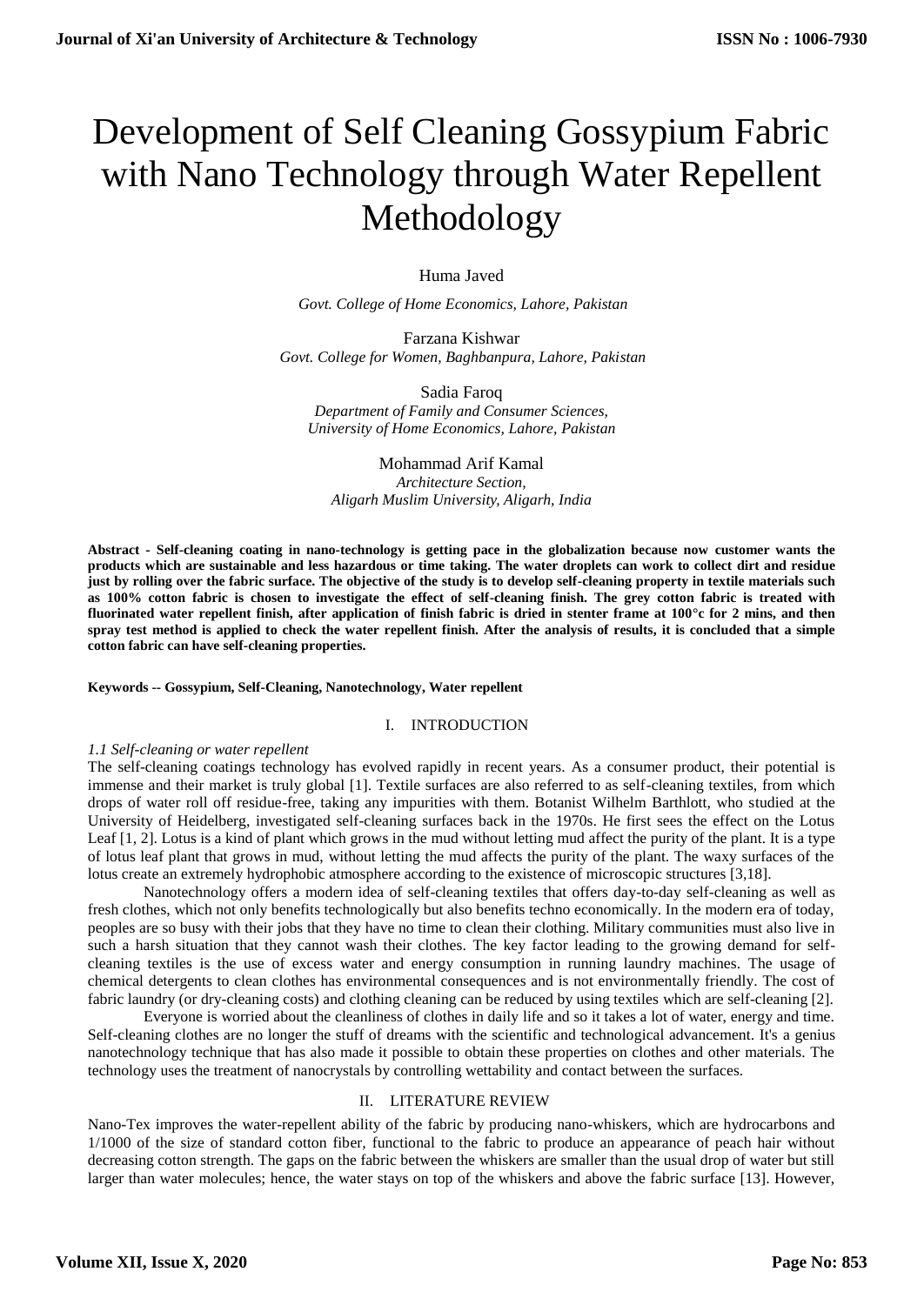air, if pressure is applied, will still move through the fabric. The success while retaining breathability is permanent. In addition to Nano-Tex, the Swiss textile company Schoeller has created the Nano-Sphere to manufacture water-repellent fabrics (figure 1). Impregnation of the Nano-Sphere involves a three-dimensional surface arrangement with gel-forming additives that keep away water and put off the attachment of dirt particles [13, 19]. The system is related to the outcome of lotus which occurs in nature. Lotus plants have extremely hydrophobic, rough, and textured surfaces. When water droplets land on them, water droplets bead together and roll-off if the surface slopes slightly. Consequently, even after a vigorous shower, the surfaces remain dry [12,15].



Figure 1.(a) Classic surface (b) Nano-sphere surface

## *2.1. Hydrophobic and hydrophilic surface*

Because of microscopic roughness, many plants and animals show hydrophobic surfaces. They are distinguished by a static angle of contact greater than 150 $\degree$  and a low angle of hysteresis that allows a water droplet to roll on a surface with an inclination of less than 10 ° [17, 18]. Neinhuis and Barthlott conducted a study that, there have been existing standing contact angle of two hundred of the hydrophobic plant variety. Most of them displayed an angle of touch greater than 150 ° and were therefore graded as superhydrophobic. The morphological features of these plants' leaves are due to a hierarchical configuration consisting of epidermis cells convex to papillae, with a very dense arrangement. All notorious crystal forms have been found such super-hydrophobic and self-cleaning property, imitation by nanotechnology; have been developed as biomimetic technical advances and unproved under the name "Lotus effect" Textiles with these properties are worn for outerwear, carpets, building materials, and so on. Long before Biomimetic became recognized through the work of [13, 14], the importance of super hydro-phaticity for textiles was emphasized.

Hydrophobic materials can be useful for other applications such as anti-corrosive systems and anti-icing. The superhydrophobic coating can avoid ice forming by inhibiting the mechanism of frost nucleation by using nanoparticlepolymer composite for anti-icing. It has been experiential that the composites are proficient of preventing ice formation depends not only on their super hydro-phaticity but also on the size particles that are exposed to the surface due to the effect of supercooled water in both laboratory and ordinary environment. These findings open up the potential for the coherent design of superhydrophobic anti-icing surface by multi-length amendment of surface textures [5,6]. Superhydrophobic coatings can also increase fuel efficiency in the marine diligence by dropping skin rubbing drags in ship hulls. Such a coating increases the speed of the ship and also serves as an anticorrosive device, prevent any organic pollutant or marine microorganisms from approaching into contact with the hulls. In cars, superhydrophobic coatings are useful on the glasses to avoid the sticking of rain droplets, in this manner helping to clean up the car itself [8, 11].

A significant amount of work has been done by the US Department of Agriculture's Southern Regional Research Laboratory, the Institute of Textile Technology (ITT), and some of the ITT's affiliate mills to chemically transform cotton to advance its decaying resistance and advance other properties by acetylating and cotton cyanoethylation. Owing to relatively high costs and the loss of fabric strength in manufacturing, these treatments had limited acceptance by the industry. Additionally, the upward usage of man-made fibers such as nylon, acrylics, and polyester, which have a natural resistance to microbial disintegration, has come into wider use in many trade fabrics to substitute cotton [7].

### III. MATERIALS AND METHODS

The researcher used this research method to efficiently provide full descriptions of the methods, the machinery, the devices, the techniques, the materials, and the samples generated in the fabric design. Fluorinated water repellant finishes 200gm/liter

## *3.1 Instruments*

### *3.1.1 Stenter frame*

*Function:* The stenter machine aims to carry the length and width to predetermine the dimensions as well as the heat setting and it is used for the application of chemical finishing.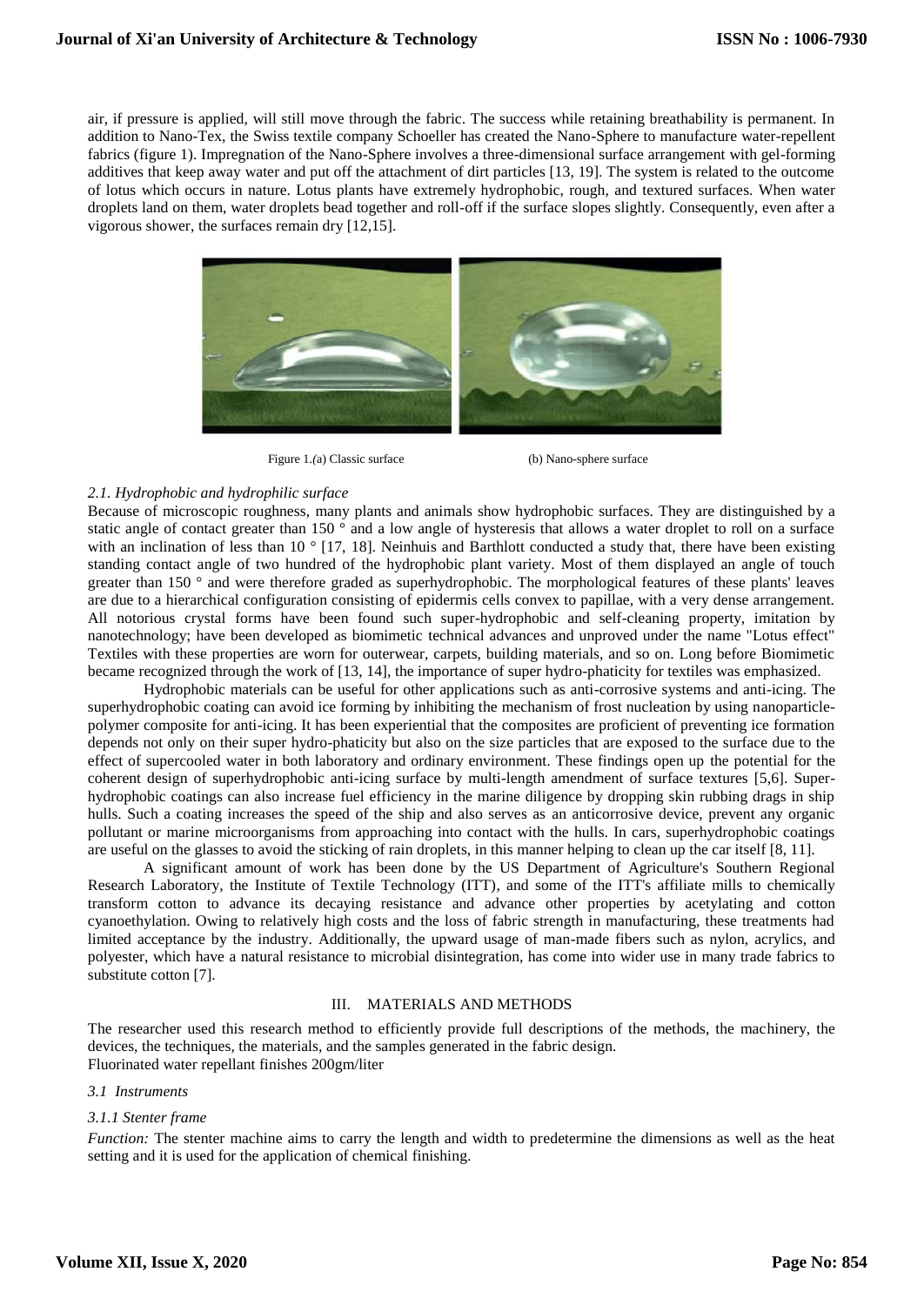*Instrument:* stenter frame (pin) serial no.92-5-552 and model (TC-M-28) were used for experimentation. The temperature and time were adjustable according to requirements.

## *3.1.2 Laboratory Padder:*

## *Function:*

The water of the wet fabric is squeezed by the squeezing roller. Laboratory padder is also known as the dewatering machine. It is used for squeezing excess water. The fabric absorbs water and squeezes excess amount. The laboratory padder is used for the application of knitted and woven textiles to resin finishing. The pressure is adjustable, and the speed of the padder is around 2 m / min.

## *Instrument:*

The machine is semi-automatic.it has a tub in which liquid is poured. Two padded rollers were used for squeezing.

## *3.1.3 Fluorocarbons/ Fluorinated water repellant*

Long-lasting water repellents (DWRs) are contemporary finishes that are useful to fabrics for defense from grease, water, and dirt. These finishes also prolong product life and keep it looking newer longer. The polymer particle melts and falls on the textile surface to cover the fabric surface when the fabric is drying after it is applied. Fluoroalkyl chains are oriented perpendicular to the surface of the fabric. This could be pictured as minute umbrellas attached to the vertebrae of the polymer

## *3.1.4 Standard spray test instruments:*

Spray tester or tester for water repellence is used to assess tissue resistance to water wetting. This is a new trend in economics. The specimen holder to meet the average is set at 45 °. A special funnel is available which adheres to the average. It includes a 500ml beaker, template & marking pen for cutting.

## *3.1.5 Application of water repellent finish*

Laboratory padder was the instrument used for applying water repellent finish (figure 2). The solution which contains 200gm/liter fluorinated water repellant finish was mixed in a container and strain in the liquor tank. The liquor tank consists of steel rods by which grey cotton fabric pass through towards padders. Padder squeezes 80% of the solution and absorbs the rest amount. Water repellent finish and antibacterial finishes were applied through padder. Afterward, drying of fabric was done through stenter machine at 100°c for 2 minutes (figure 3, 4).



Figure 2. Laboratory padder



Figure 3. fluorinated water repellent finish in padder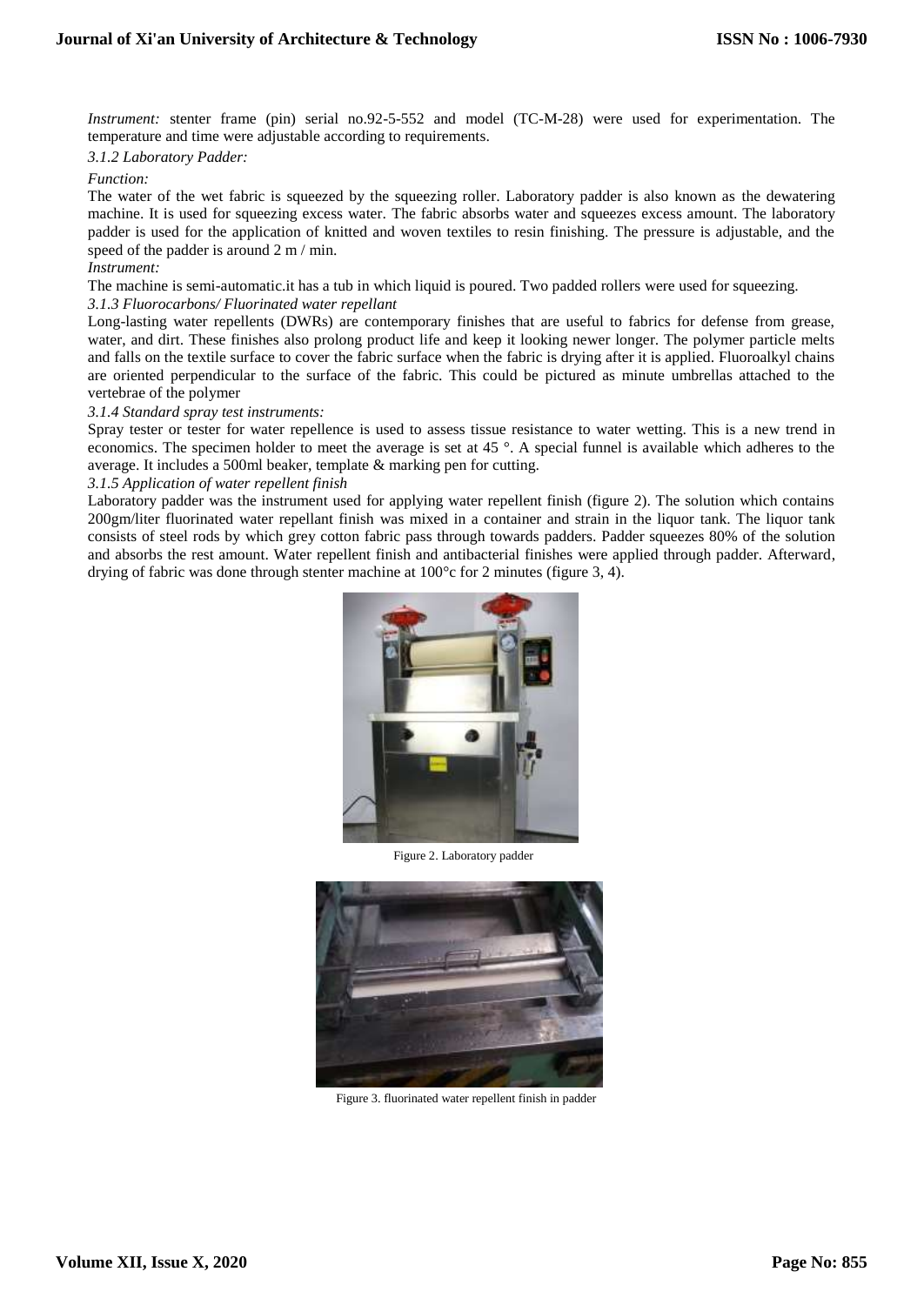

Figure 4. Drying of fabric in stenter machine.

## IV. RESULTS OF THE EXPERIMENTAL STUDY

## *4.1 Water repellent AATCC experiment process 22-2001: spray test*

The spray check process tests fabric confrontation to water-wetting. It is appropriate to any fabric, although is particularly appropriate for measure the efficacy of water-repellent finishes practical to fabrics, especially on plain natural fiber. The test technique is not projected to predict the possible confrontation of fabrics to rain penetration; it is because it does not quantify water dispersion into the fabric. For this inspection process, under controlled conditions, water sprayed in opposition to the firm surface of a test sample creates a wetted model whose dimension depends on the comparative repellence of cloth. A typical graph of cloth water repellence rankings of 100, 90, 80, 70, 60, 50, and 0 was contrasted with the wetted pattern on the fabric. A ranking of (0) is allotted to fabrics whose surface is entirely waterwetted, while a ranking of 100 refers to fabrics that have no water-wetting on their surface. The consequences obtain through this test method rely chiefly on the confrontation of fibers, yarns and fabric finish to wetting or water repellence, and not on fabric construction (figure 5, 6, 7, 8). Average spray test rating (figure 6)

Table 1 textiles - fortitude of water repellency of fabric by rain-shower experiment

| <b>Ranking</b> | <b>Explanation</b>                                      |
|----------------|---------------------------------------------------------|
| 100            | the upper surface could not adhesives/wets              |
| 90             | Slight higher sticking or wetting at the random surface |
| 80             | Outside Wetting at spray points                         |
| 70             | Part wet of the entire top face                         |
| 50             | Full wet of entire top surface area                     |
|                | Full humidification of whole upper and lower surfaces   |

This test technique describes a spray method to assess the fighting of any textile to surface water wetting that might or might not have been set a resistant/repellent finish (table 1). It is not proposed to be used to forecast the rain-penetration confrontation of materials, as it does not calculate water diffusion throughout the fabric



Figure 5. Water repellency AATCC test instrument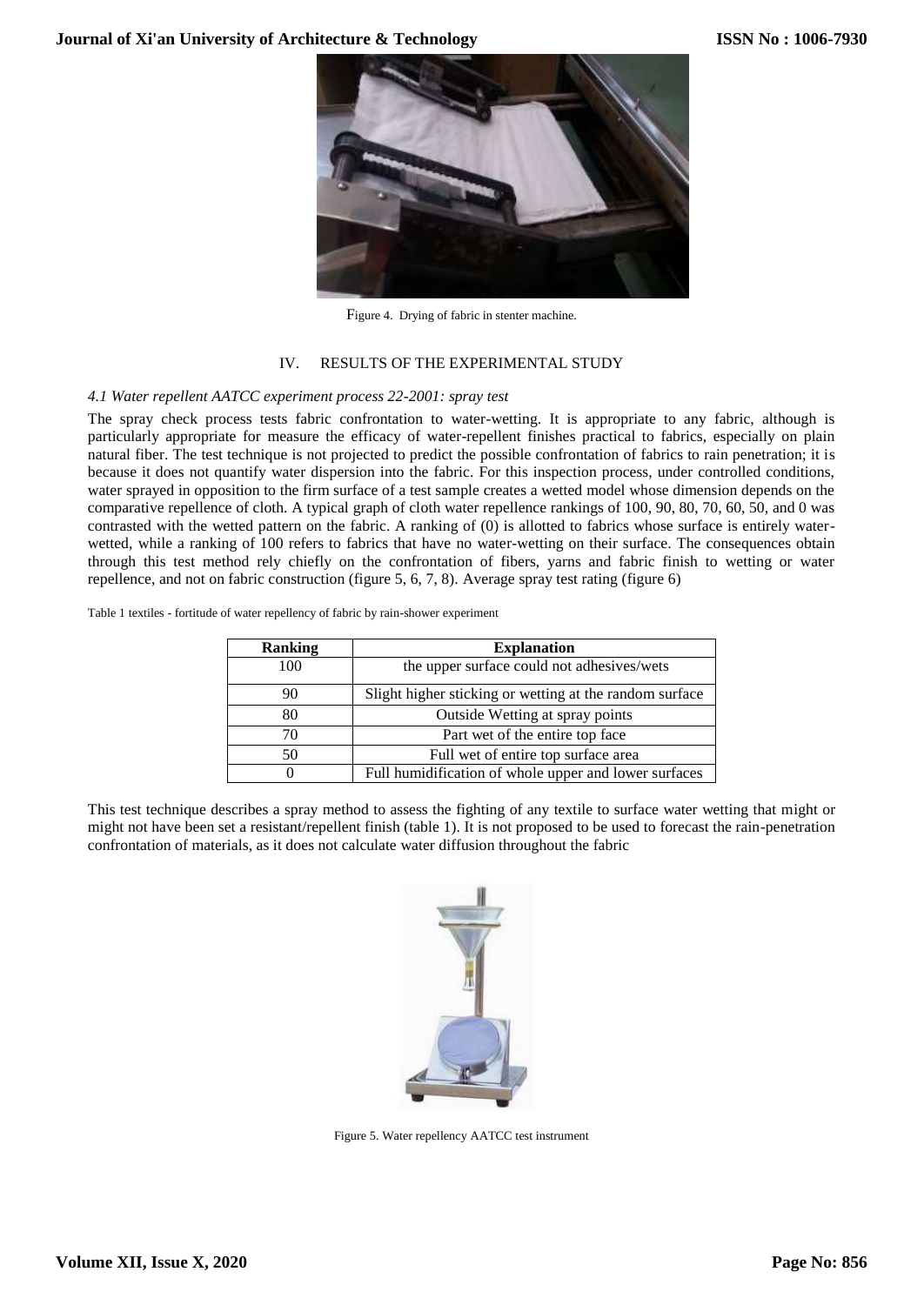

Figure 6. Average table of textile water repellent ratings

Descriptions of average water repellent ratings are given below:

- **100** No sticking or wetting of the upper surface
- **90** Slight random sticking or wetting of the upper surface
- **80** Wetting of upper surface at spray points
- **70** Partial wetting of whole of the upper surface
- **50-** Complete wetting of whole of the upper surface
- **0-**Complete wetting of whole of the upper and lower surface



Figure 7. *Analysis of grey fabric*



Figure 8. Analysis of water repellent finish

## V. DISCUSSIONS

The objective of this study was to develop self-cleaning property in cotton fabric. According to Barthlot & Neinhuis, a hydrophobic surface in 1997 repels water with low wet power properties and touch angles greater than 90°. The higher contact angle decreases the surface adhesion strength and increases hydrophobicity. The surface is called superhydrophobic for a contact angle greater than 150 °. Roughness factor may also control hydrophobicity. The drop direction of water on it will enhance with rougher surfaces, and structure bump that entraps air stuck between the water and the surface. In this superhydrophobic process, the "Lotus Effect" was introduced  $[4, 9, 10]$ . The lotus leaf cleans itself by producing a superhydrophobic leaf composed of tiny bumps across the surface of the leaf, which play an